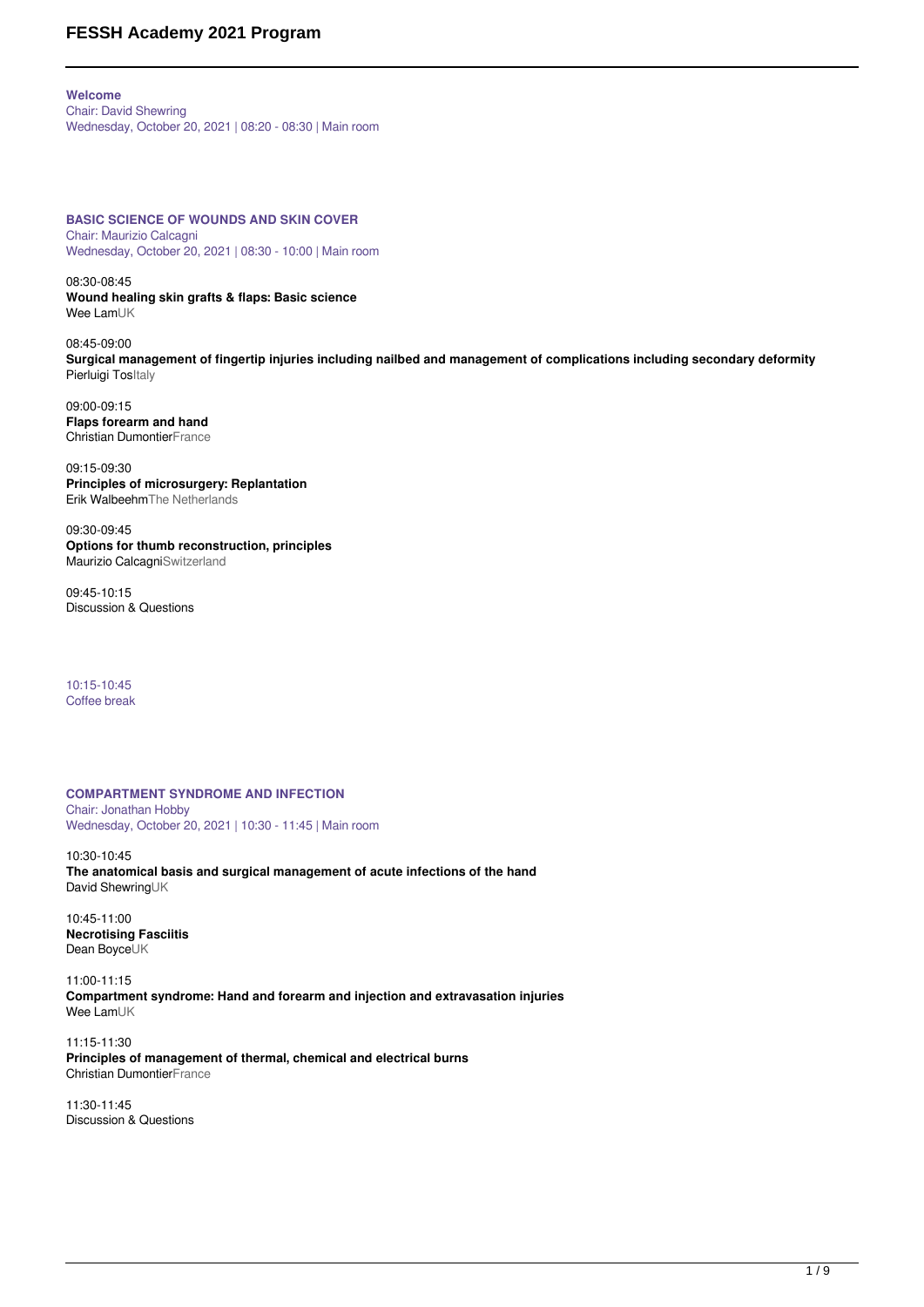## **FESSH Academy 2021 Program**

**FLEXOR TENDON** Chair: Dean Boyce Wednesday, October 20, 2021 | 11:45 - 12:45 | Main room

11:45-12:00 **Flexor tendon and sheath: Anatomy injury and healing** Christian DumontierFrance

12:00-12:15 **Flexor Tendon Injuries and FDP Avulsions** Maurizio CalcagniSwitzerland

12:15-12:30 **Flexor Tendon Repair Techniques - Suture Techniques and Rehabilitation** Erik WalbeehmThe Netherlands

12:30-12:45 **Flexor Tendon late reconstruction (Including tenolysis)** Dean BoyceUK

12:45-13:45 Lunch

**PRACTICALS I** Wednesday, October 20, 2021 | 13:45 - 16:00 | Session rooms

Flexor tendon workshop (including demonstration repair techniques) Chair Maurizio Calcagni

Metacarpal plate workshop Chair Jonathan Hobby

Soft tissue Case Discussion Chair Dean Boyce

Session 1 (45 mins): Gp 1: Tendon Gp 2: Metacarpal plate Gps 3&4 Soft tissue Case Discussion Gp 5&6 Coffee break

Session 2 (45 mins): Gp 5 Tendon Gp 6 Metacarpal plate Gps 1&2 Soft tissue Case Discussion Gp 3&4 Coffee break

Session 3 (45 mins): Gp 3 Tendonv Gp 64Metacarpal plate Gps 5&6 Soft tissue Case Discussion Gp 1&2 Coffee break

**EXTENSOR TENDON** Chair: Erik Walbeehm Wednesday, October 20, 2021 | 16:00 - 16:45 | Main room

16:00-16:15 **Anatomy and Biomechanics of the Extensor System** Christian DumontierFrance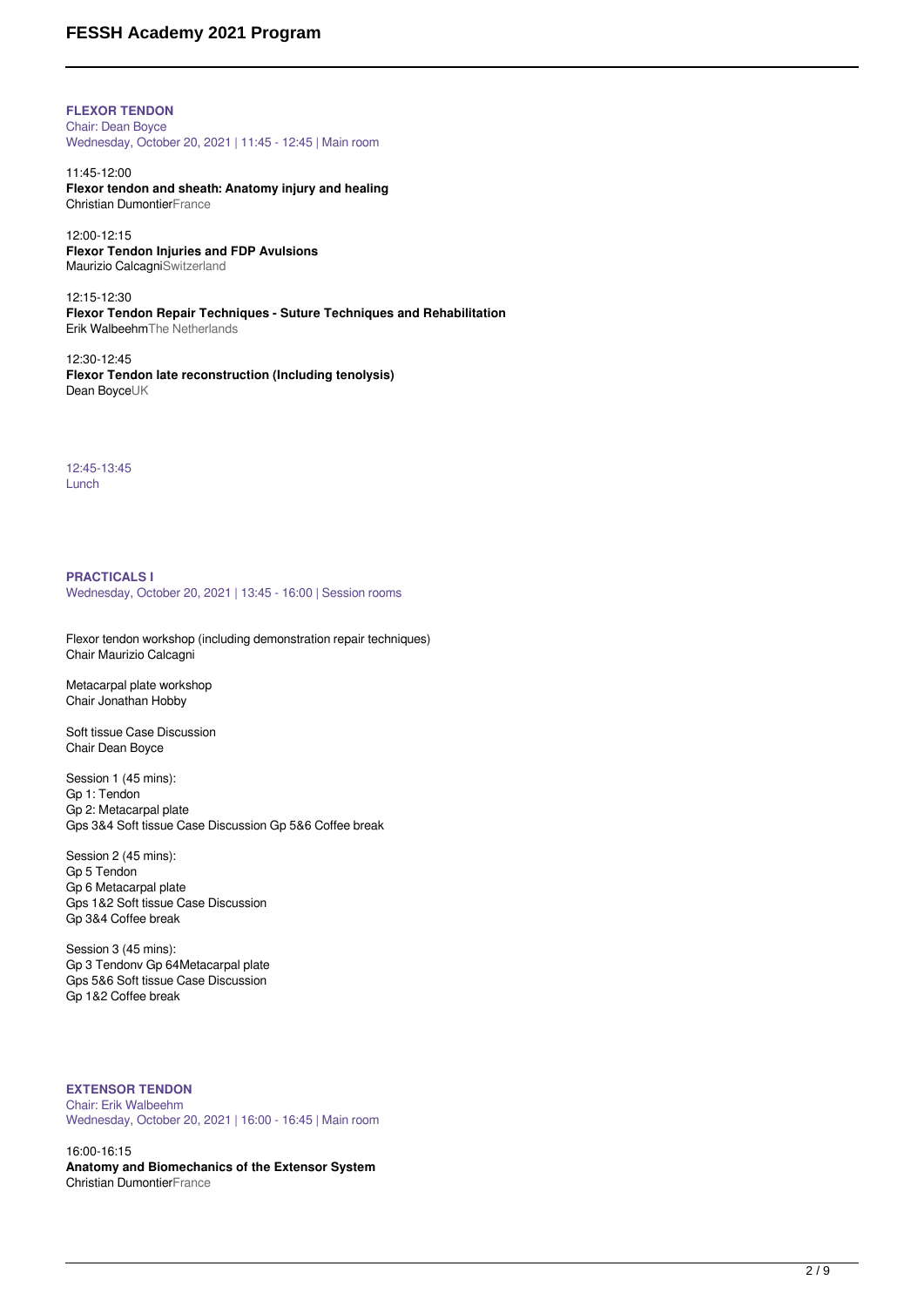16:15-16:30 **Mallet and Boutonniere Injuries** Pierluigi TosItaly

16:30-16:45 **Extensor Tendon Repair and Rehabilitation** Dai NewingtonUK

**NERVE** Chair: Erik Walbeehm Wednesday, October 20, 2021 | 16:45 - 18:00 | Main room

16:45-17:00 **Basis Science of nerve: Anatomy, examination, investigation, response to injury** Maurizio CalcagniSwitzerland

17:00-17:15 **Nerve compression: Carpal tunnel syndrome and ulnar nerve compression** Dai NewingtonUK

17:15-17:30 **Nerve repair: Surgical technique and results** Erik WalbeehmThe Netherlands

17:30-17:45 **CRPS** Jonathan HobbyUK

17:45-18:00 Discussion

**TRAUMA: FRACTURES I – HAND** Chair: David Shewring Thursday, October 21, 2021 | 08:10 - 10:15 | Main room

08:10-08:25 **Bone healing, principles of plates and screws** Jonathan HobbyUK

08:25-08:40 **Non-operative treatment of hand fractures** David ShewringUK

08:40-08:55 **Metacarpal & Carpometacarpal injuries** Pierluigi Tositaly

08:55-09:10 **Phalangeal fractures** David ShewringUK

09:10-09:25 **PIPJ fractures and dislocations** Dai NewingtonUK

09:25-09:35 **The thumb base - Bennett\'s and Rolando fractures** Nick DowningUK

09:35-09:45 **The thumb MCPJ - UCL injuries** David ShewringUK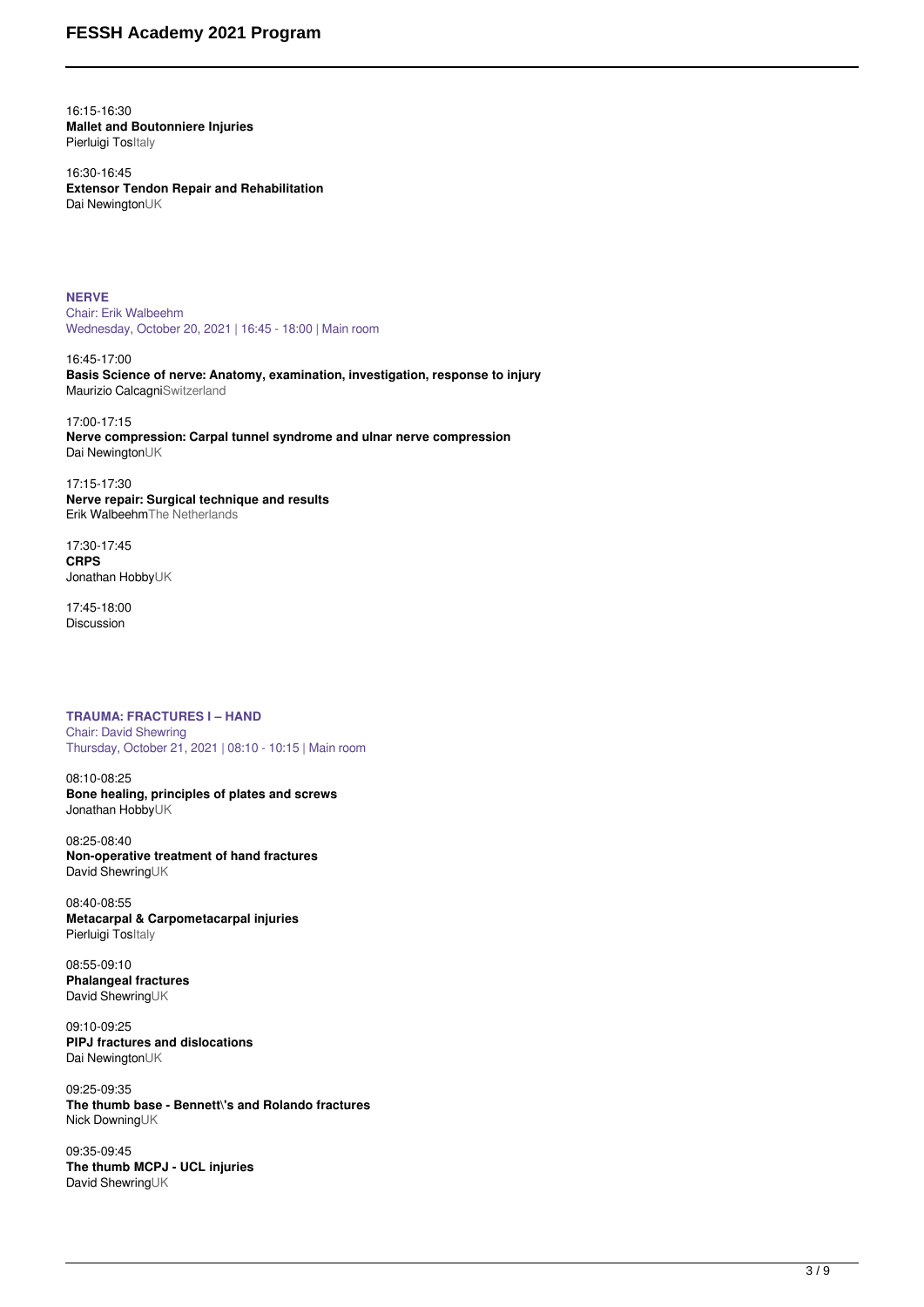09:45-10:15 Case discussion

10:15-10:45 Coffee break

**FRACTURES II- WRIST** Chair: Dai Newington Thursday, October 21, 2021 | 10:45 - 12:30 | Main room

10:45-11:00 **Distal radius fractures: Incidence, anatomy, principles of treatment** Maurizio CalcagniSwitzerland

11:00-11:15 **Distal radius fractures: complex injuries, ORIF and bridging plates** Nick DowningUK

11:15-11:30 **Scaphoid – acute fractures** Jonathan HobbyUK

11:30-11:45 **Salvage: Scaphoid non-union** Nick DowningUK

11:45-12:15 Case discussion

12:15-13:15 Lunch

### **PRACTICALS II**

Thursday, October 21, 2021 | 13:15 - 15:30 | Session rooms

Flexor tendon workshop (including demonstration repair techniques) Chair Maurizio Calcagni

Metacarpal plate workshop Chair Jonathan Hobby

Radius Plate workshop Chair Alex Lluch

Scaphoid workshop Chair Nick Downing

Session 1 (45 mins): Gp 2: Tendon Gp 3: Metacarpal plate Gp 1: Radius Gp 4: Scaphoid Gp 5&6 Coffee break

Session 2 (45 mins):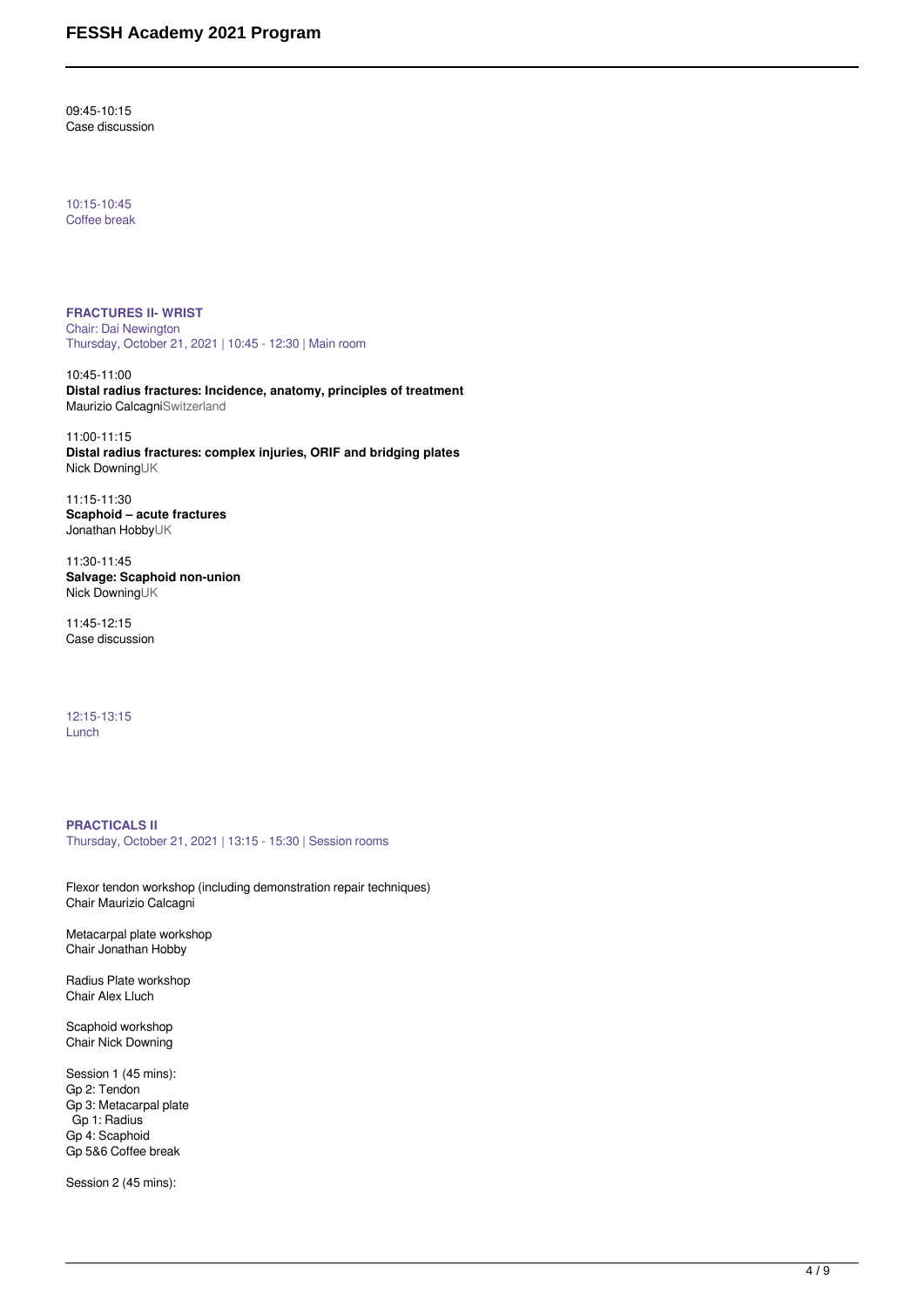Gp 6 Tendon Gp 1 Metacarpal plate Gp 5: Radius Gp 2: Scaphoid Gp 3&4 Coffee break

Session 3 (45 mins): Gp 4 Tendon Gp 5 Metacarpal plate Gp 3: Radius Gp 6: Scaphoid Gp 1&2 Coffee break

**THE WRIST I** Chair: Alex Lluch Thursday, October 21, 2021 | 15:30 - 16:30 | Main room

15:30-15:45 **Anatomy, imaging, kinematics** Jonathan HobbyUK

15:45-16:00 **Perilunate dislocations and acute ligament injuries** Zaf NaquiUK

16:00-16:15 **Chronic Ligament Injuries - reconstruction Alex LluchSpain** 

16:15-16:30 **SNAC, SLAC and Salvage** Nick DowningUK

**THE WRIST II** Chair: Nick Downing Thursday, October 21, 2021 | 16:30 - 18:00 | Main room

16:30-16:40 **The anatomy and physiology of forearm rotation** Zaf NaquiUK

16:40-16:55 **Osteoarthritis of the wrist: Treatment options; partial/total fusion** Nick DowningUK

16:55-17:05 **Osteoarthritis of the wrist: Treatment options; arthroplasty** Zaf NaquiUK

17:05-17:20 **Ulnar sided wrist problems: TFCC, DRUJ, ulnar-sided instability: Ulnar shortening techniques** Alex LluchSpain

17:20-17:30 **Avascular Necrosis – Keinbock's** Zaf NaquiUK

17:30-18:00 Case discussion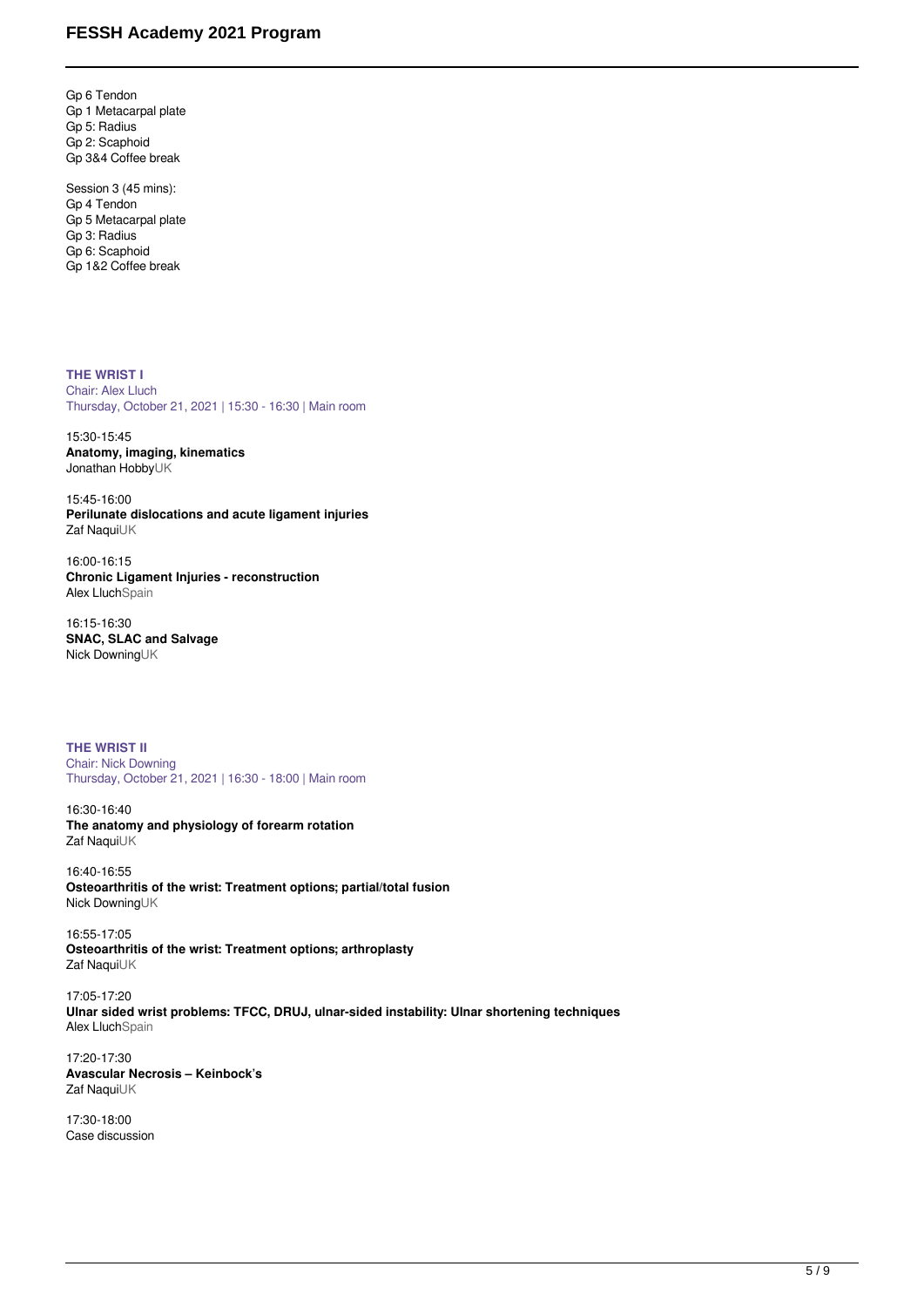**CONGENITAL I** Chair: Steven Hovius Friday, October 22, 2021 | 08:10 - 10:00 | Main room

08:10-08:25 **Upper limb development and Sonic hedgehog** Wee LamUK

08:25-08:40 **Classification of upper limb developmental anomalies. Talking with Children and Parents, Planning treatment, and Consent** Steven HoviusThe Netherlands

08:40-08:55 **Syndactyly** Dean BoyceUK

08:55-09:10 **Trigger Digits, Camptodactyly, Clinodactyly** Wee LamUK

09:10-09:25 **Cleft Hand, Symbrachydactyly and Transverse Absence, Toe to Hand Transfers** Dean BoyceUK

09:25-09:40 **Radial, Central and Ulnar Polydactyly – overview** Steven HoviusThe Netherlands

09:40-10:00 Discussion

10:00-10:30 Coffee break

**CONGENITAL II** Chair: Steven Hovius Friday, October 22, 2021 | 10:30 - 11:30 | Main room

10:30-10:45 **Surgical treatment of thumb hypoplasia** Wee LamUK

10:45-11:00 **Radial dysplasia (excluding thumb hypoplasia). Ulnar Dysplasia & Phocomelia** Steven HoviusThe Netherlands

11:00-11:15 **Vascular Tumours and Overgrowth syndromes** Dean BoyceUK

11:15-11:30 Discussion

**TUMOURS** Chair: Christian Dumontier Friday, October 22, 2021 | 11:30 - 12:30 | Main room

11:30-11:45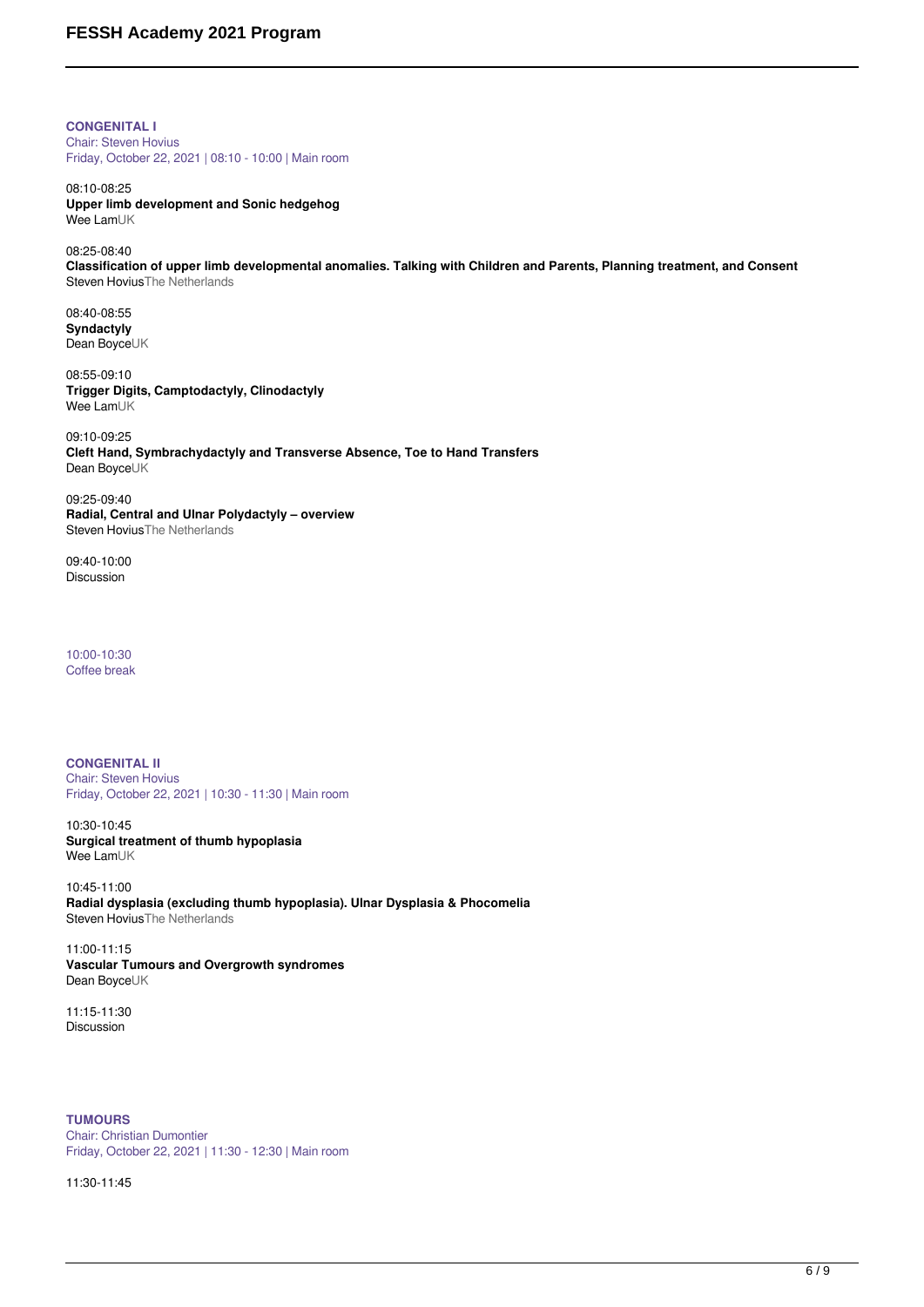# **FESSH Academy 2021 Program**

#### **Benign soft tissue tumours** Dai NewingtonUK

11:45-12:00 **Malignant bone and soft tissue tumours** Christian DumontierFrance

12:00-12:15 **Skin tumours** Erik WalbeehmThe Netherlands

12:15-12:30 Discussion

12:30-13:30 Lunch

#### **PRACTICALS III**

Friday, October 22, 2021 | 13:30 - 15:45 | Session rooms

Radius Plate workshop Chair Alex Lluch

Scaphoid workshop Chair Nick Downing

Fracture case discussion Chair Jonathan Hobby

Session 1 (45 mins): Gp 2: Radius Gp 1: Scaphoid Fracture cases 3&4 Gp 5&6 Coffee break

Session 2 (45 mins): Gp 6: Radius Gp 5: Scaphoid Fracture Cases 1&2 Gp 3&4 Coffee break

Session 3 (45 mins): Gp 4: Radius Gp 3: Scaphoid Fracture Cases 5&6 Gp 1&2 Coffee break

**Osteoarthritis of the basal joint of the thumb** Chair: David Newington Friday, October 22, 2021 | 15:45 - 16:30 | Main room

15:45-16:00 **Treatment options and trapeziumectomy + LRTI?** Nick DowningUK

16:00-16:15 **Fusion and arthroplasty** Dai NewingtonUK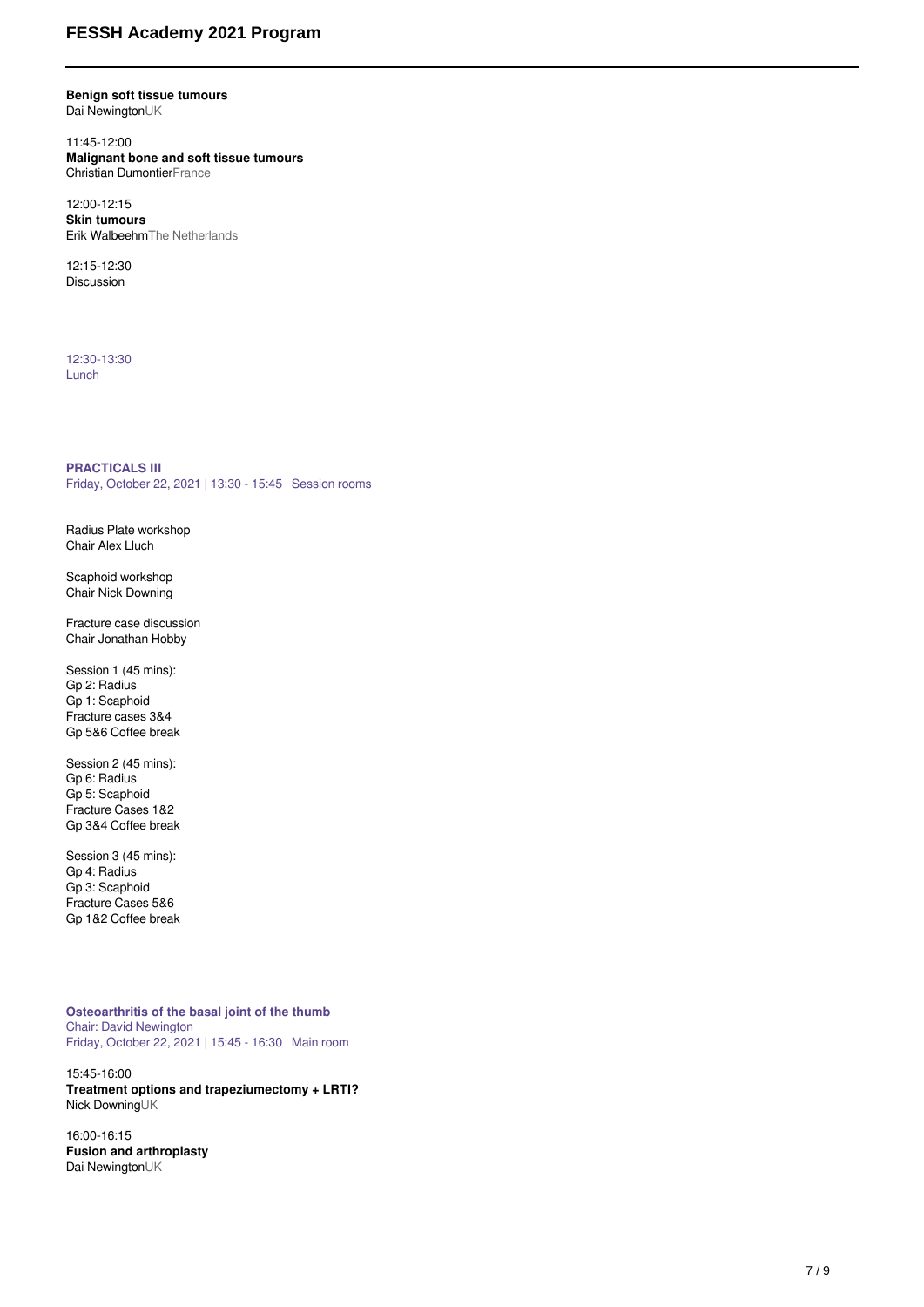16:15-16:30 Discussion

**DUPUYTREN'S DISEASE** Chair: David Shewring Friday, October 22, 2021 | 16:30 - 18:15 | Main room

16:30-16:45 **Anatomy and pathological anatomy of the fibrous tissues of the hand** David ShewringUK

16:45-17:00 **Epidemiology and genetics of Dupuytren's disease: Non Operative management (Collagenase and radiotherapy)** Zaf NaquiUK

17:00-17:15 **Needle Fasciotomy and limited fasciectomy** Steven HoviusThe Netherlands

17:15-17:30 **Regional fasciectomy &** David ShewringUK

17:30-17:45 **Management of recurrent disease, dermofasciectomy and salvage options** Steven HoviusThe Netherlands

17:45-18:15 Case discussion

**MISCELLANEOUS** Chair: Alex Lluch Saturday, October 23, 2021 | 08:30 - 10:10 | Main room

08:30-08:50 **Psychological Factors in Hand Surgery** Jonathan HobbyUK

08:50-09:05 **Factitious problems** Nick DowningUK

09:05-09:20 **The Rheumatoid Wrist** Alex LluchSpain

09:20-09:35 **The Rheumatoid Hand** Pierluigi TosItaly

09:35-09:50 **The place of arthroscopy in the hand and wrist** Alex LluchSpain

09:50-10:10 Discussion

Coffee break